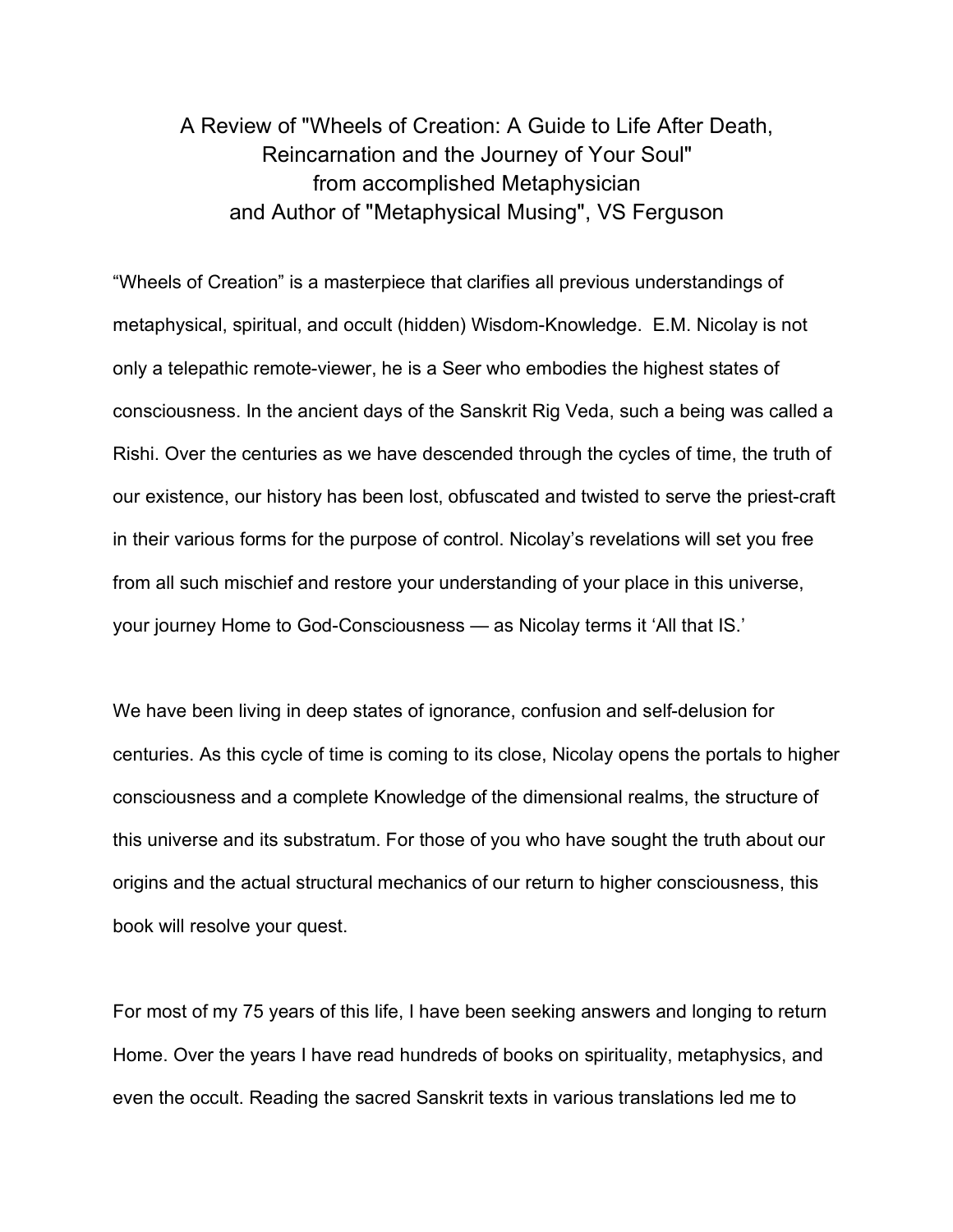study Sanskrit and thus I realized how many interpretations of these ancient teachings from the 'school-men' have been given to us over the centuries. I studied Taoism, Buddhism, Sufism, and others — but always returned to the sacred Sanskrit especially the Bhagavad Gita and Kashmir Shaivism. Around ten years ago, I began to attempt an understanding of the Rig Veda through my humble translations of these mysterious verses composed by the ancient Rishis, which no Indian scholars agree on.

Due to my decades of metaphysical study, I immediately recognized the Truth in the simplicity of the superb subtle consciousness flowing in the writings of E.M. Nicolay. Most remote viewers do not have the reverence necessary to receive and perceive higher Truth (Satya). Many channels simply have not absorbed metaphysical Truth and thus wander in endless 'delusion thickets' — and though their insights are valuable, they are often not grounded in the multidimensional structural Wisdom that emanates throughout Nicolay. He has the profoundly deep Wisdom-Knowledge of primordial traditional spiritual and metaphysical Wisdom.

Along with his spiritual Knowledge, as a telepathic empath visionary Nicolay also has 'seen' the larger universe and its endless various inhabitants. Our earth science has now declared that there are billions of galaxies — making the idea that Earth is the only inhabited planet in this universe absolutely absurd! Nicolay's insight into the interaction of the human race with other races from other dimensional realms is in complete agreement with everything I have experienced.